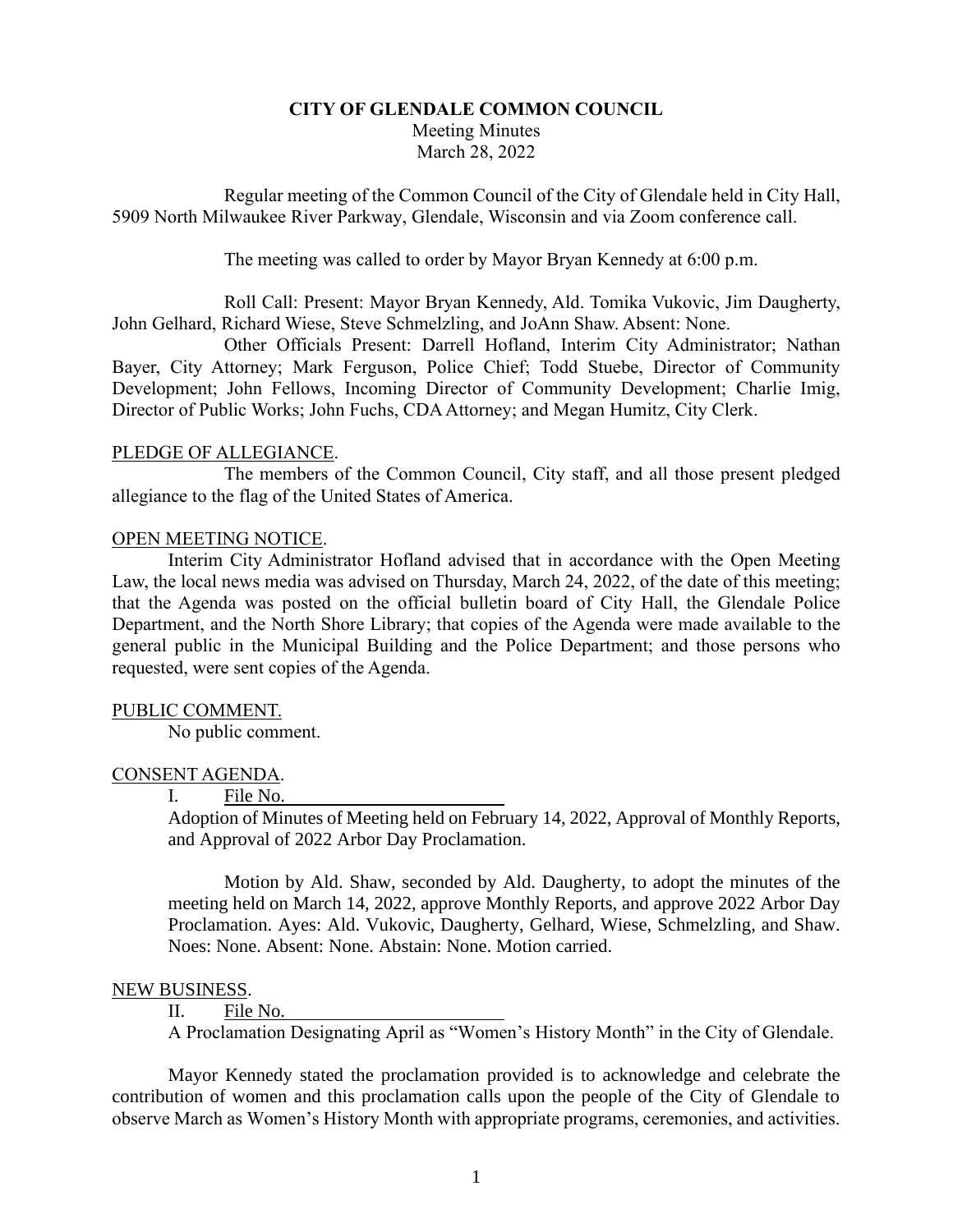Motion by Ald. Shaw, seconded by Ald. Gelhard, to approve the proclamation designating the month of March as "Women's History Month" in the City of Glendale. Ayes: Ald. Vukovic, Daugherty, Gelhard, Wiese, Schmelzling, and Shaw. Noes: None. Absent: None. Abstain: None. Motion carried.

III. File No. North Shore Health Department's Request for Environmental Health Consortium Fee Increase.

Interim City Administrator Hofland stated the North Shore Environmental Health Consortium (NSEHC) is a program of the North Shore Health Department. The NSEHC conducts inspections and issues licenses for all food establishments, temporary events, farmers' markets, public pools, and hotels. The NSEHC also investigates public health-related complaints for these licensed establishments. The NSEHC is a fee-funded program and has not had a fee increase in three years. The NSEHC operates as an agent under contract for the Department of Agriculture, Trade and Consumer Protection (DATCP) and reimburses DATCP a percentage of the fees. Recently the North Shore Health Department has been notified that the DATCP is increasing their reimbursement fee 1% in 2023 and again in 2024 respectively. After review, the NSEHC recommends a 5% increase for all program fees. The increase is designed to help maintain services and cover program costs. A graph for comparison with other local agencies was provided to Council.

Ald. Gelhard questioned if all North Shore communities have to approve the increase in order for it to go into effect. Mayor Kennedy confirmed all seven communities have to adopt the fee increase, and if any do not the North Shore Health Consortium will have to reevaluate and restart the approval process.

Ald. Daugherty questioned how far into the approval process the Consortium currently is. Brad Simmerly, Senior Environmental Specialist, stated it has already passed the Board of Health and the Village of Brown Deer, which is the fiscal agent.

Ald. Schmelzling stated the increase doesn't seem excessive, and inquired how the costs are relative to the increase. Mr. Simmerly stated the program is fee-funded. A typical increase has been 3%, however the Department of Agriculture increaesd their fees and those were incorporated into the total fee increase to be covered for this year and next year.

Motion by Ald. Gelhard, seconded by Ald. Shaw, to approve the North Shore Environmental Health Consortium fee increase of 5% for 2022 program fees. Ayes: Ald. Vukovic, Daugherty, Gelhard, Wiese, Schmelzling, and Shaw. Noes: None. Absent: None. Abstain: None. Motion carried.

IV. File No.

Presentation of Feasibility Study of Two Potential Glendale Library Sites.

Mayor Kennedy stated the representatives of Kueny Architects were not preprared to present this item at tonight's meeting, and will instead present at the April 11, 2022 meeting.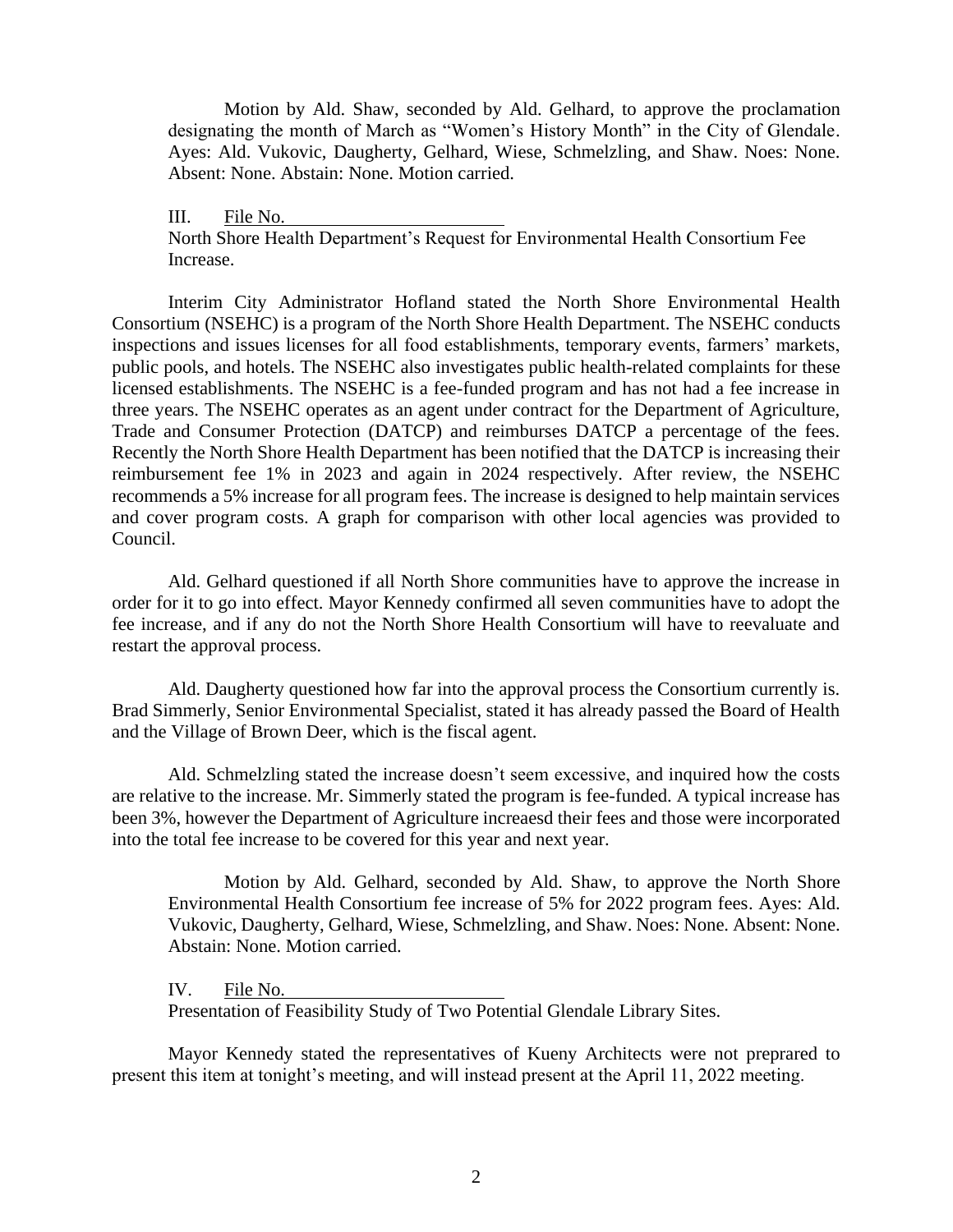V. File No.

Joint Resolution of the Common Council and the Community Development Authority Requesting Extension of the Life of Tax Incremental Financing District (TID) No. 8 per Wisocnsin Statute Section 66.1105(7)(am)4.a.

Glendale resident Robert Cronwell, 7530 N Applewood Lane, stated he noticed in the resolution that incremental revenues are recommended for the life of TID 8, but he doesn't understand the difference in the numbers. He is concerned that the City is giving \$11.4 million to the owner of Bayshore when the City has a development agreement in place and there is nothing in the original agreement indicating there would be an extension provided. It seems the City is getting nothing out of this agreement. Mayor Kennedy stated \$32 million was the renegotiated amount from several years ago, and \$9 million is the additional amount. Community Development Authority (CDA) Attorney Fuchs will provide a brief presentation to the Council for clarification.

CDA Attorney Fuchs stated when Bayshore went back to their lender, pre-COVID, the City had a meeting with the new ownership group, Cypress Equities, and reached a new development agreement. The basis of the agreement was the application of of various security funds, bonding, and stabilization funds which left a balance of \$43 million. If the \$43 million is paid, the City would be cooperative in Cypress Equities' ability to rehabilitate their assets and the \$43 million was treated as a project cost, and whether it would be recouped in the life of the TID or not was unknown at the time. The concept of rehabilitating a mall became more difficult due to COVID and the decline of the brick and mortor retail concept, and therefore recouping the project costs became more difficult when looking over the TID increment projections. Cypress Equities approached the City of Glendale with their TID extension request in light that the TID was negatively impacted by the increase in State funding of technical colleges and, more specifically, the reduction of the Milwaukee Area Technical College's property tax levy. The matter needs to be considered by the Common Council and the CDA, before the Joint Review Board reviews the extension request. City staff is supportive of Cypress Equities' request to extend the TID by three more years.

Ald. Schmelzling stated in looking at the incremental revenue projection sheet, there has been 9.5% growth and 14.4% in the last two years. If the development continues to grow, he questioned when development is anticipated to be completed. Kirk Williams, Managing Director of Cypress Equities, stated that 15% was used as an estimate for the next two years. Development has been delayed due to extenuating circumstances during COVID-19. Ald. Schmelzling added it is important for residents to see continued development at Bayshore, otherwise the TID extension will not benefit anyone. Mayor Kennedy stated signficant tax base growth will come from the new construction being added in the residential units, restaurants, and businesses.

Mayor Kennedy stated in 2002, TID 8 was created for the development project commonly known as Bayshore. Following an economic downturn and abandonment of the property in 2017 by the owner/developer, the developer's lender took title of the property in lieu of foreclosure. The City, the CDA and Bayshore entered into an Amended and Restated Development Agreement effective as of August 1, 2019 pursuant to which Bayshore's owner/developer agreed to defease \$58.6 million in bonds previously issued by the City and CDA in consideration of the City and CDA's agreement to, among other things, pay all future tax increment from TID 8 to the owner/developer. Subsequently, an amendment to TID 8 project plan was approved which recognized, as eligible TID expenditures, the payoff of all Glendale outstanding debt associated with the TID - \$41.7 million. The amendment also extended the life of TID 8 to August 26, 2033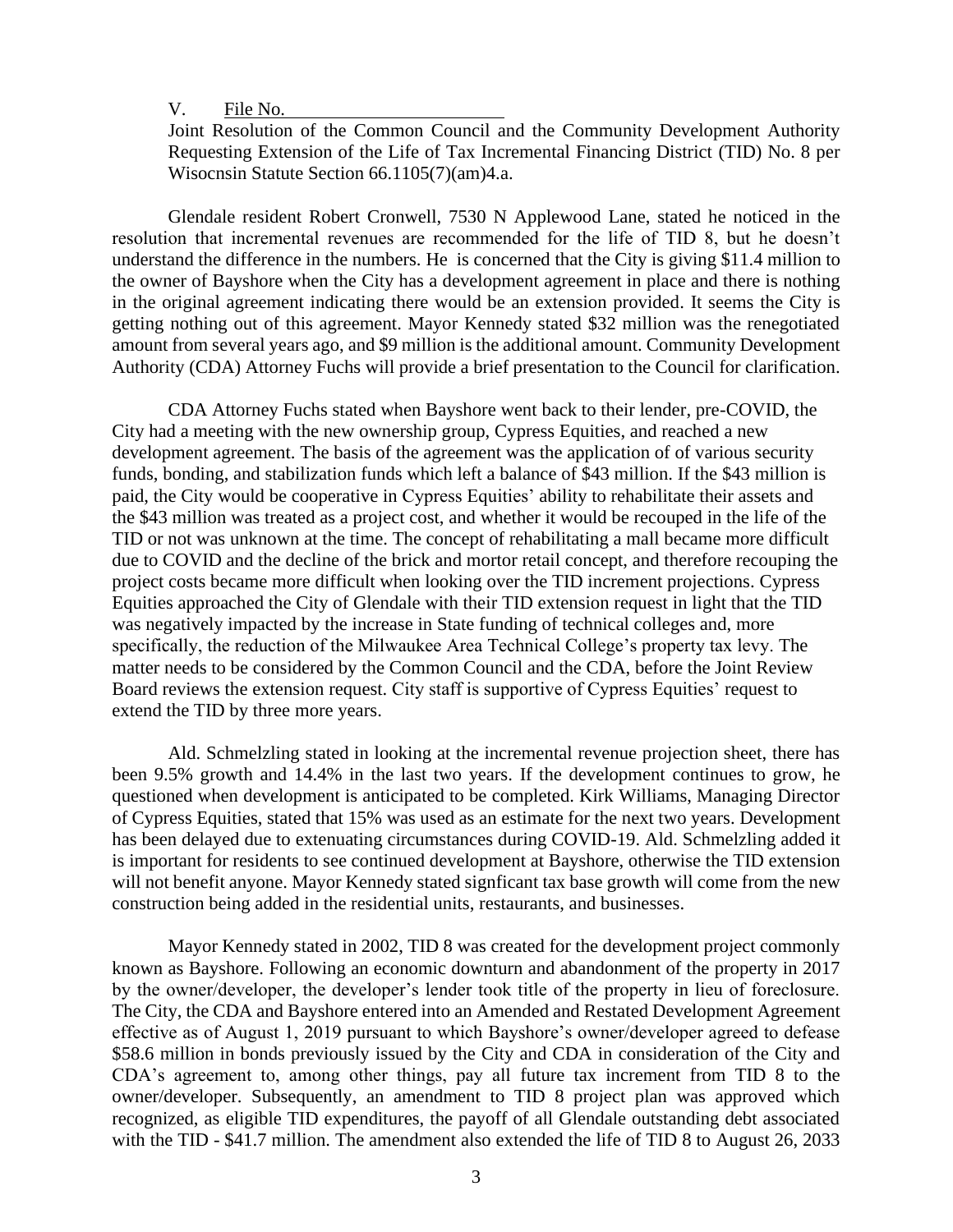and added additional property to TID 8 (formerly portions of soon-to-be closed TID No. 6). In 2013, a law – Wisconsin Act 145 was approved which provided property tax relief aid to technical colleges. Consequently, the State legislature approved  $66.1105(7)(am)4.a$  which allows for municipalities to request the Joint Review Board to extend the life of a TID an additional three years if the annual and total amount of tax increments over the remaining life of a TID were adversely impacted by Wisconsin Act 145 and provides supporting documentation.

An analysis by Bradley Viegut, Managing Director, Baird, identifies a \$1+ million negative impact to date on TID 8 due to Act 145. An analysis by Cypress Equities, developer of Bayshore, identified a projected shortfall of TID 8 being able to cover its project cost within the current calendar year 2033 closure.

Motion by Ald. Wiese, seconded by Ald. Schmelzling, to approve the Resolution Authorizing Technical College Extension for Tax Incremental District No. 8. Ayes: Ald. Vukovic, Daugherty, Gelhard, Wiese, Schmelzling, and Shaw. Noes: None. Absent: None. Abstain: None. Motion carried.

#### VI. File No.

Resolution Authorizing the Director of Public Works to Sign and Submit the Recycling Grant Application and Annual Reports to the Wisconsin Department of Natural Resources (WDNR).

Interim City Administrator Hofland stated the updated resolution required prior submittal of the 2022 WDNR Recycling Grant Application.

Motion by Ald. Shaw, seconded by Ald. Gelhard, to approve the updated resolution authorizing the Director of Public Works to sign and submit the recycling grant application and annual reports to the WDNR. Ayes: Ald. Vukovic, Daugherty, Gelhard, Wiese, Schmelzling, and Shaw. Noes: None. Absent: None. Abstain: None. Motion carried.

VII. File No.

Ordinance Repealing and Replacing Section 3, "Excavations of and in Streets, Alleys, Public Ways, and Grounds," of Chapter 2 "Streets and Sidewalks," of Title 6, Public Works," of the Code of Ordinances of the City of Glendale.

Mr. Charlie Imig stated the Common Council approved amending this ordinance at the May 13, 2019 meeting. Since that time, permit frequency, staff regulation, inspection and administrative time has changed, as well as a need to align with City Ordinance 9.4.3. Specifically, City Ordinance 9.4.3 pertains to fiber boring; however, Staff has recently received several rightof-way permit applications for non-fiber related boring projects. Currently, an approved permit does not adequately account for those types of projects. Additionally, another part of the ROW permits are the deposits. These are required to ensure the work performed is in accordance with City Ordinances. Also, the deposits hold the contractor accountable and provide for a means to remedy inferior work, should the City have to intervene. Staff is recommending that the deposits be adjusted to better align with the specific type of surface, where the work will occur and City Ordinance 9.4.3. Finally, in City Ordinance 6.2.3, there are certain responsibilities and duties, within the same Section, assigned to both the City Engineer and the Director of Public works. Staff is of the opinion that it is necessary for consistency, to change those references solely to the Director of Public Works.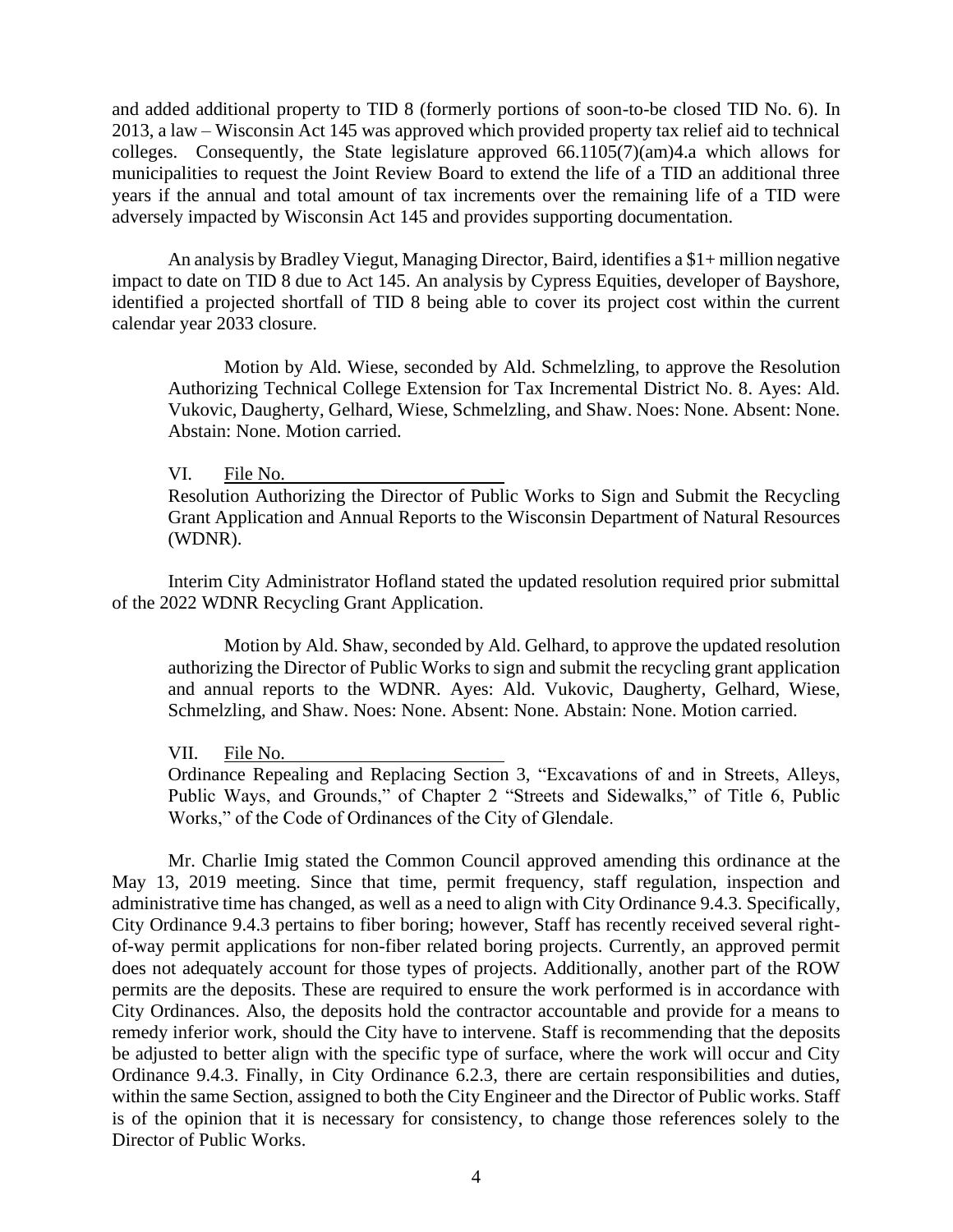Ald. Schmelzling stated it is rare to see the fees go down, and he appreciated staff for monitoring and tracking this. Mr. Imig noted the fees have begun to level off, and more frequent in-house reviews have been done to monitor them.

Motion by Ald. Shaw, seconded by Ald. Wiese, to approve the Ordinance Repealing and Replacing Section 3, "Excavations of and in Streets, Alleys, Public Ways and Grounds," of Chapter 2, "Streets and Sidewalks," of Title 6, Public Works," of the Code of Ordinances of the City of Glendale. Ayes: Ald. Vukovic, Daugherty, Gelhard, Wiese, Schmelzling, and Shaw. Noes: None. Absent: None. Abstain: None. Motion carried.

VIII. File No.

Ordinance Repealing and Replacing Section 3, "Permit," of Chapter 4, "Wireless Communication Systems; Use of Right of Way," of Title 9, Public Utilities," of the Code of Ordinances of the City of Glendale.

Mr. Charlie Imig stated the Common Council approved amending this ordinance at the March 23, 2020 meeting. Since that time, permit frequency, staff regulation, inspection and administrative time has changed, as well as a need to align with City Ordinance 6.3.2. Specifically, Staff time necessary for processing, reviewing, utility locating and inspecting the fiber boring Right-of-Way (ROW) permits have averaged lower from the previous applications. Subsequently, a change in the fees per plan pages is necessary. Additionally, another part of the ROW permits are the deposits. These are required to ensure the work performed is in accordance with City Ordinances. Also, the deposits hold the contractor accountable and provide for a means to remedy inferior work, should the City have to intervene. Staff is recommending that the deposits be adjusted to better align with the specific type of surface, where the work will occur and City Ordinance 6.3.2. The proposed fees and deposits were previously reviewed and compared to several other municipalities. All have ordinances, fees and deposits in place to account for staff time and protect the integrity of their communities.

Motion by Ald. Shaw, seconded by Ald. Wiese, to approve the Ordinance Repealing and Replacing Section 3, "Permit," of Chapter 4, "Wireless Communication Systems; Use of Right of Way," of Title 9, Public Utilities," of the Code of Ordinances of the City of Glendale. Ayes: Ald. Vukovic, Daugherty, Gelhard, Wiese, Schmelzling, and Shaw. Noes: None. Absent: None. Abstain: None. Motion carried.

IX. File No.

Review and Approval of Revisions to the City of Glendale Employee Handbook.

Interim City Administrator Hofland stated the current Employee Handbook was approved by the Council on September 9, 2013, and last revised July 2021 for a paid time off (PTO) policy to replace the traditional vacation and sick leave policy. The current PTO policy identifies the use of 1-hour increment for PTO. Employees and supervisors have requested more flexibility than the 1-hour increment. The request is to revise the PTO policy to change the 1-hour increment to a quarter-hour increment.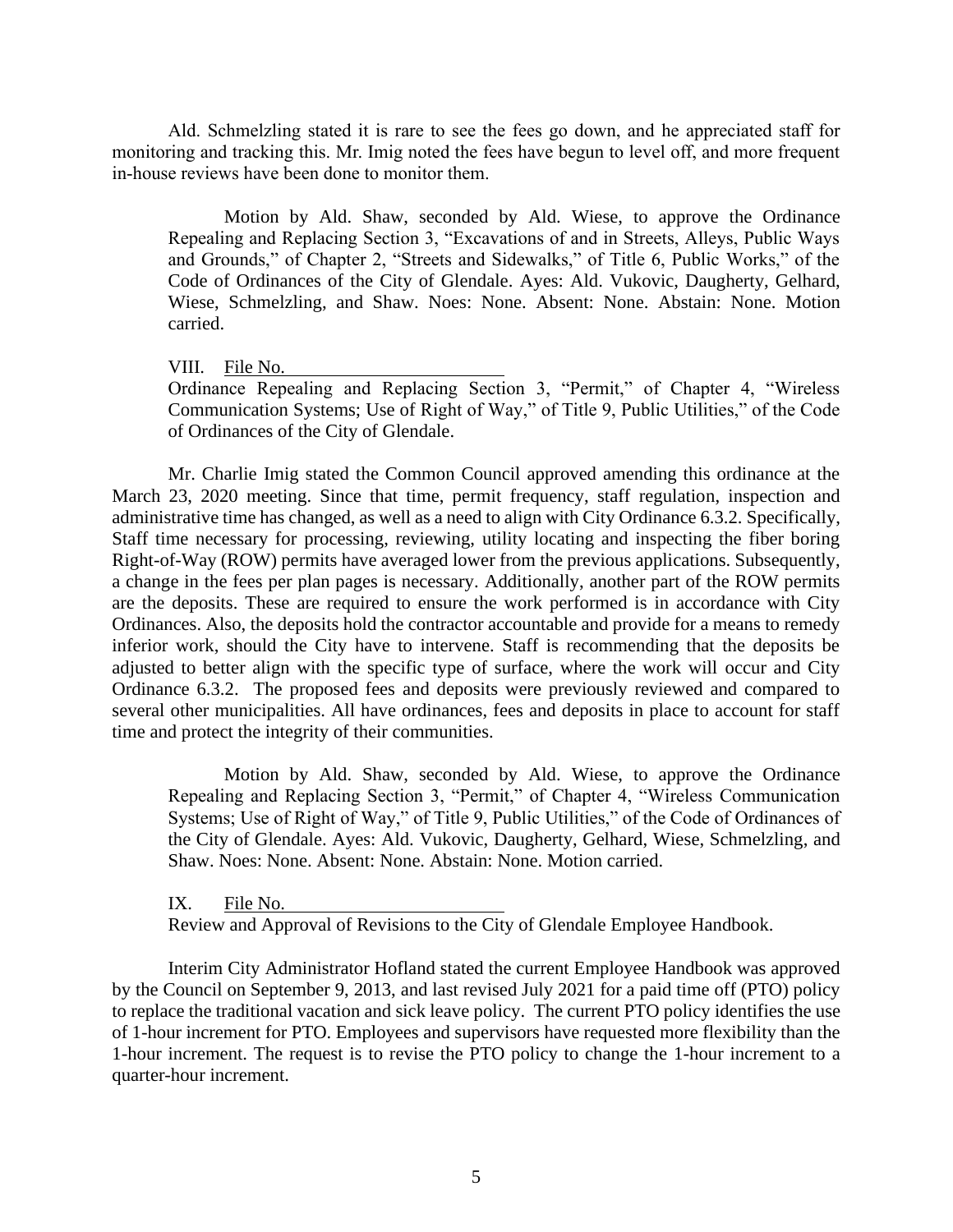Ald. Vukovic questioned if the policy would allow for 15-minute increments or 1-hour plus 15 minutes. Interim Administrator Hofland clarified it will be 15-minute increments. He believes this will be a positive change for all staff.

Motion by Ald. Gelhard, seconded by Ald. Shaw, to approve the revision to Article VI, Section E.4.c. of the City of Glendale Employee Handbook for paid time off policy increments. Ayes: Ald. Daugherty, Gelhard, Wiese, Schmelzling, and Shaw. Noes: None. Absent: None. Abstain: Ald. Vukovic. Motion carried.

X. File No.

Review and Approval of MMSD's Requests for Grazing Goat Pilot to Eradicate Invasive Buckthorn and Reforestation Plan at 6459 Sunny Point Lane.

The City of Glendale has partnered with Milwaukee Metropolitan Sewerage District (MMSD) in the past on several projects. Recently, the City was contacted by MMSD, as part of their Reforestation Program, to assist the City in the eradication of noxious weeds/vegetation along the Milwaukee River. Over the winter, MMSD performed a forestry mow on the city-owned property located at 6459 Sunny Point Lane. The property has significant invasive buckthorn. MMSD has proposed to the City a grazing goat pilot to the property this spring to continue to work on controlling the invasive vegetation. Once the invasive control measures are complete, MMSD would work to create a restoration plan for the property and then implement as part of its Reforestation Program.

The grazing goat pilot consists of the following:

- June/July 2022- Set up a temporary electric fence around the 6459 Sunny Point Lane property. The goats and fence are supplied by a licensed goat grazing company. There would be approximately 10-15 goats kept in the fenced in pen. The goats would be checked on twice daily by MMSD's Fresh Coast Ambassador group and/or the contracted Shepherd. The first grazing would take approximately 1-2 weeks. After the initial grazing, the goats would be removed.
- July/August 2022- Site will be allowed to regrow. The site will be free of goats for 6-8 weeks to allow for invasives to re-sprout.
- September 2022- MMSD would repeat the 1-2 week grazing with the goats.
- October-December 2022- MMSD will develop a reforestation restoration plan for the site.
- Spring 2023- MMSD would implement the reforestation plan for the site.
- Summer 2023- MMSD Fresh Coast Ambassadors and planting contractor would check on the site to ensure proper growth.

In addition, MMSD has offered to host a small neighborhood information session about their 2022-2023 projects affecting this property.

Ms. Bre Plier, a representative from MMSD, was present to answer questions regarding the pilot project utilizing the goats. The goat grazing project intends to demonstrate these invasive species eradication projects can be completed through nonchemical means.

Mayor Kennedy requested clarification on the timeline on the project, as the goats are not allowed to free roam, how long will they be on site to complete the process. Ms. Plier stated the setup will be comparable to that of Rotary Park in Mequon, with a 1.5 acre lot surrounded by a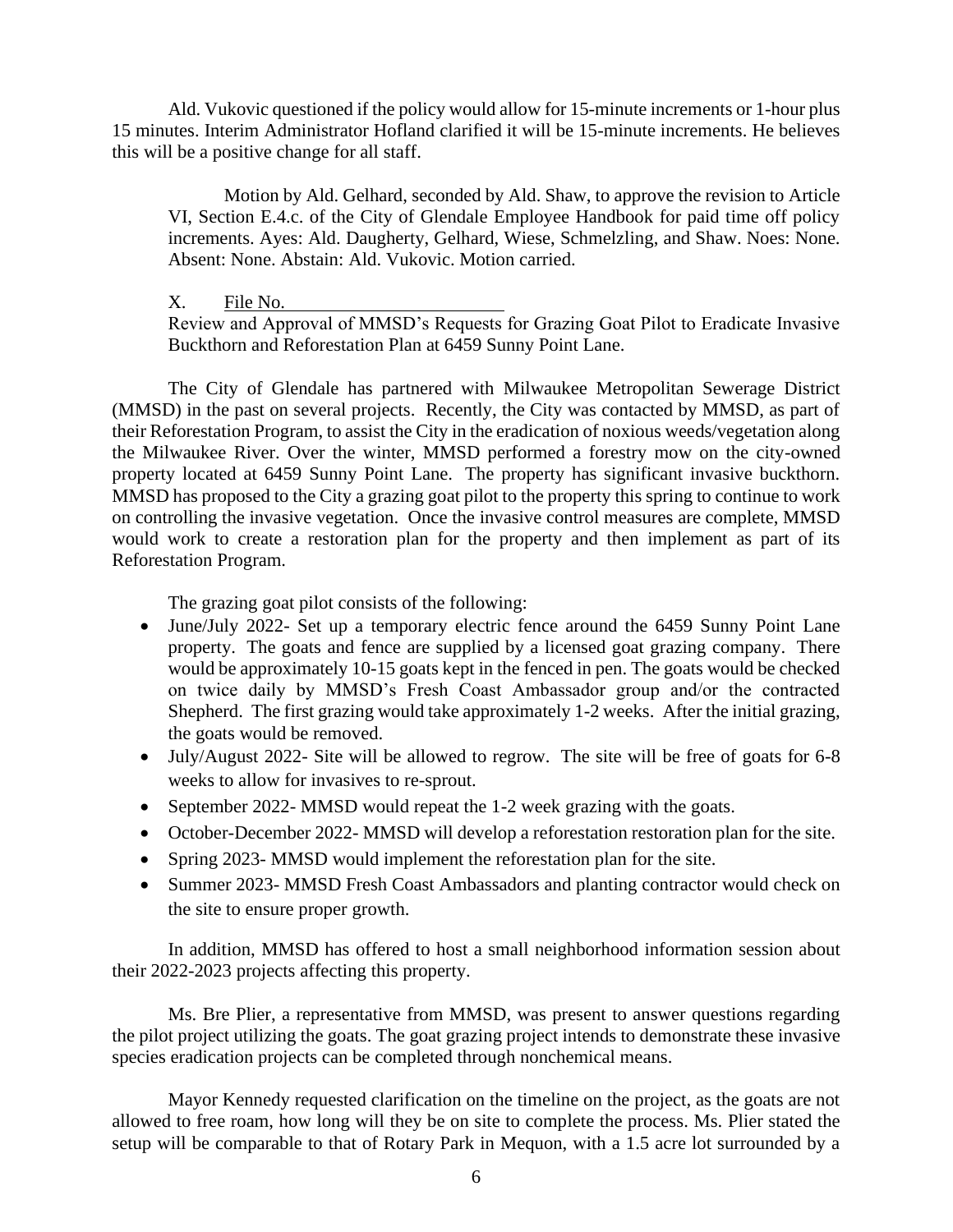battery operated electric fence. The goats will remain on premise for one and a half to two weeks, followed by a six to ten week break and then brought back for a regrazing period. Since buckthorn is very aggressive, having the goats on site after allowing a period of resprouting will help the die off and reduce the regrowth each time.

Ald. Daugherty stated the neighbors in the area are very happy with the project. The fish passage project is quite impressive so far, with everything having been very well planned out and developed nicely.

Ald. Vukovic stated she would like to make it clear this is not a change to City ordinance, and is only an allowance for MMSD to have goats for this project and does not allow for residents to have goats.

Ald. Gelhard questioned how confident MMSD is they will be able to keep the coyotes away from the goats. Ms. Plier stated the project has been going for three years in Mequon, and there has been no reported goat loss to date.

Ald. Schmelzling questioned if the fence will be signed so people are not tempted to touch it. Ms. Plier confirmed this, as well as having MMSD staff on site twice daily to care for the goats and notifying residents of the program. Ald. Daugherty added this is private property, and therefore anyone close enough to the fence and goats would be trespassing.

Ald. Shaw questioned if there will be concerns over noise or smell from the goats on site. Ms. Plier stated goats are not very loud, and there will not be enough goats to cause a smell. MMSD has spoken with the resident nearest to the property and she is very comfortable with the project.

Ald. Wiese questioned if the noxious weeds/vegetation can be respread through goat elimination. Ms. Plier stated all larger fruiting trees have already been eliminated from the property, so there are no seeded fruits the goats can eat or that will resprout. Goats also typically do not eat things growing below 4-6" in height and prefer leafy greens, and will not eat from the ground.

Motion by Ald. Daugherty, seconded by Ald. Gelhard, to approve the MMSD goat grazing pilot and authorize a reforestation plan for City-owned property at 6459 Sunny Point Lane. Ayes: Ald. Vukovic, Daugherty, Gelhard, Wiese, Schmelzling, and Shaw. Noes: None. Absent: None. Abstain: None. Motion carried.

## COMMISSION, COMMITTEE, BOARD, AND STAFF REPORTS.

There were several updates from Council members, on the activities of the various Commissions, Committees and Boards on which they serve as a Member and Administrator update.

## CLOSED SESSION.

Motion by Ald. Shaw, seconded by Ald. Gelhard, to convene in Closed Session per Wis. Stats. §19.85(1)(c) to consider the employment, promotion, compensation, or performance evaluation data (Performance Evaluation Data of an Employee and Review of City Administrator Applications). Ayes: Ald. Vukovic, Daugherty, Gelhard, Wiese, Schmelzling, and Shaw. Noes: None. Absent: None. Motion carried.